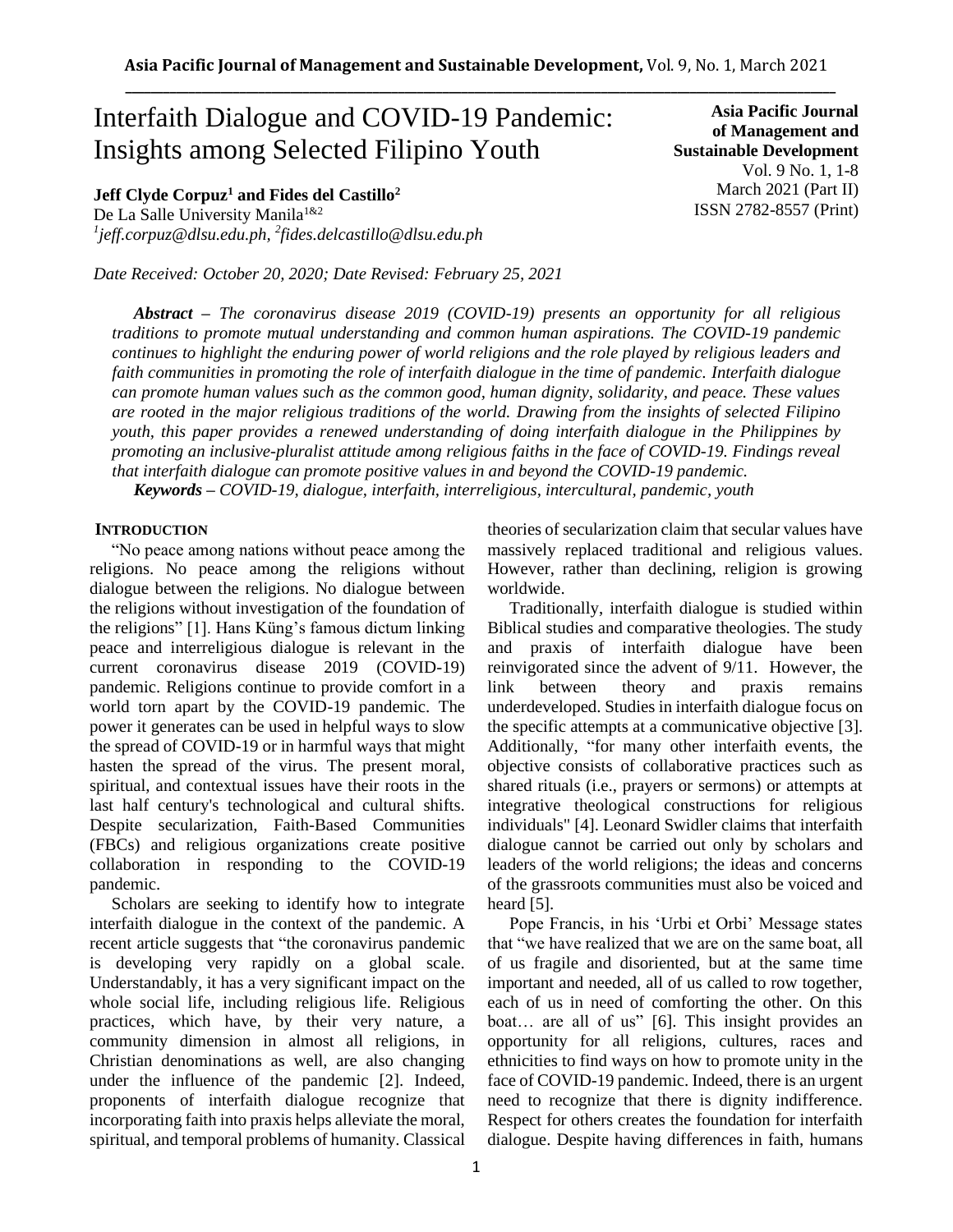should still be able to work side by side for the betterment of society to address the most urgent issue —the COVID-19 pandemic, mainly as it affects the vulnerable in the society [7, 8]. The dialogue of life, dialogue of theological exchanges, dialogue of spiritual experience, and dialogue of action play an essential role in global, economic and political affairs.

The state of emergency, prolonged lockdowns, and enhanced community quarantine affects the physical and psychological health of humanity and equally affects the spiritual and religious dimensions of human beings. The Philippine case is the most explicit one (as far as Southeast Asia is concerned) in terms of the highest number of cases in the entire region. Apart from the COVID-19 pandemic, there are other related human concerns and problems in the Philippines such as poverty, hunger, job loss, environmental degradation, suicide, and mental health issues.

## **OBJECTIVES OF THE STUDY**

The research aims to provide practical solutions to the problem of COVID-19 to different faith traditions. The research data will be drawn from different faith/religious leaders' insights using metanarrative analysis. The WHO envisions, "Religious leaders, faith-based organizations, and faith communities can play a major role in saving lives and reducing illness related to COVID-19. They are a primary source of support, comfort, guidance, and direct health care and social service, for the communities they serve" [9]. In this article, we delve in the role of interfaith dialogue juxtaposed from the lived-experiences of selected Filipino College students in a Catholic University. Phenomenological analysis focuses on the study of the individual's lived experiences.

## **MATERIALS AND METHODS**

The study utilized a descriptive qualitative research. The researchers employed online survey, text mining, and data validation. The respondents are university students enrolled in theology and religious education classes. Snowball sampling technique has been used to gather the respondents for interview. Consents were requested from the respondents. The online survey was conducted from June-August 2020. The respondents answered the open-ended question: How will you respond to the COVID-19 pandemic from an interfaith/interreligious perspective? Their responses were analyzed using the interpretative phenomenological analysis (IPA) which is concerned with the detailed examination of personal lived experience [10]. In this paper, we highlighted the interreligious insights from the student's lived experiences.

Specifically, the authors used IPA to gain insight into how students made sense of their experiences and significance of interreligious understanding. "To choose a phenomenological research methodology requires the scholar to reflect on the philosophy they embrace. Given that there are many different philosophies that a scientist can embrace, it is not surprising that there is broad set of phenomenological traditions that a researcher can draw from" [11]. The researchers asked the participants to sign a consent form where a participant is informed about all aspects of the study, which are important for the participant to decide. After studying all aspects of the study, the participant voluntarily confirms his or her willingness to participate in a particular study and significance of the research for advancement of knowledge and social welfare [12].

## **RESULTS AND DISCUSSION**

The succeeding presentations show the following results: (1) empirical results - Demographics (see Table 1) and participants' survey answers (see Table 2); (2) phenomenological results –the importance of interfaith dialogue in the context of pandemic revealed the following results.

|  |  |  |  |  |  |  | Table 1. Descriptive Results: Demographics (N=40) |  |  |
|--|--|--|--|--|--|--|---------------------------------------------------|--|--|
|--|--|--|--|--|--|--|---------------------------------------------------|--|--|

| <b>Variables</b> | <b>Categories</b> | N  | $\frac{6}{9}$ |
|------------------|-------------------|----|---------------|
| Age              | Below 18-year-old | 10 | 25.0          |
|                  | Over 18-year-old  | 30 | 75.0          |
| <b>Sex</b>       | Male              | 25 | 62.5          |
|                  | Female            | 15 | 37.5          |
| Religion         | Roman Catholic    | 29 | 72.5          |
|                  | Christian         | 4  | 10.0          |
|                  | Protestant        | 4  | 10.0          |
|                  | <b>Buddhist</b>   | 3  | 7.5           |

 Table 2 shows 40 respondents of which 10 (25.0 %) are below 18-year old; 30 (75.0%) are over 18–yearold. In terms of sex, 25 (62.5 %) are Males and 15 (37.5%) are Females. In terms of religion, 29 (72.5 %) are Roman Catholics, 4 (10.0%) are Christians, 4 (10.0%) Protestants and 3 (7.5 %) belong to Buddhist religion. All the respondents signed the consent form and provided data for this research.

The descriptive qualitative results in Table 2 revealed the importance of interfaith dialogue in the context of the COVID-19 pandemic. The respondents answered the main research question using online interview via zoom and google forms. The researchers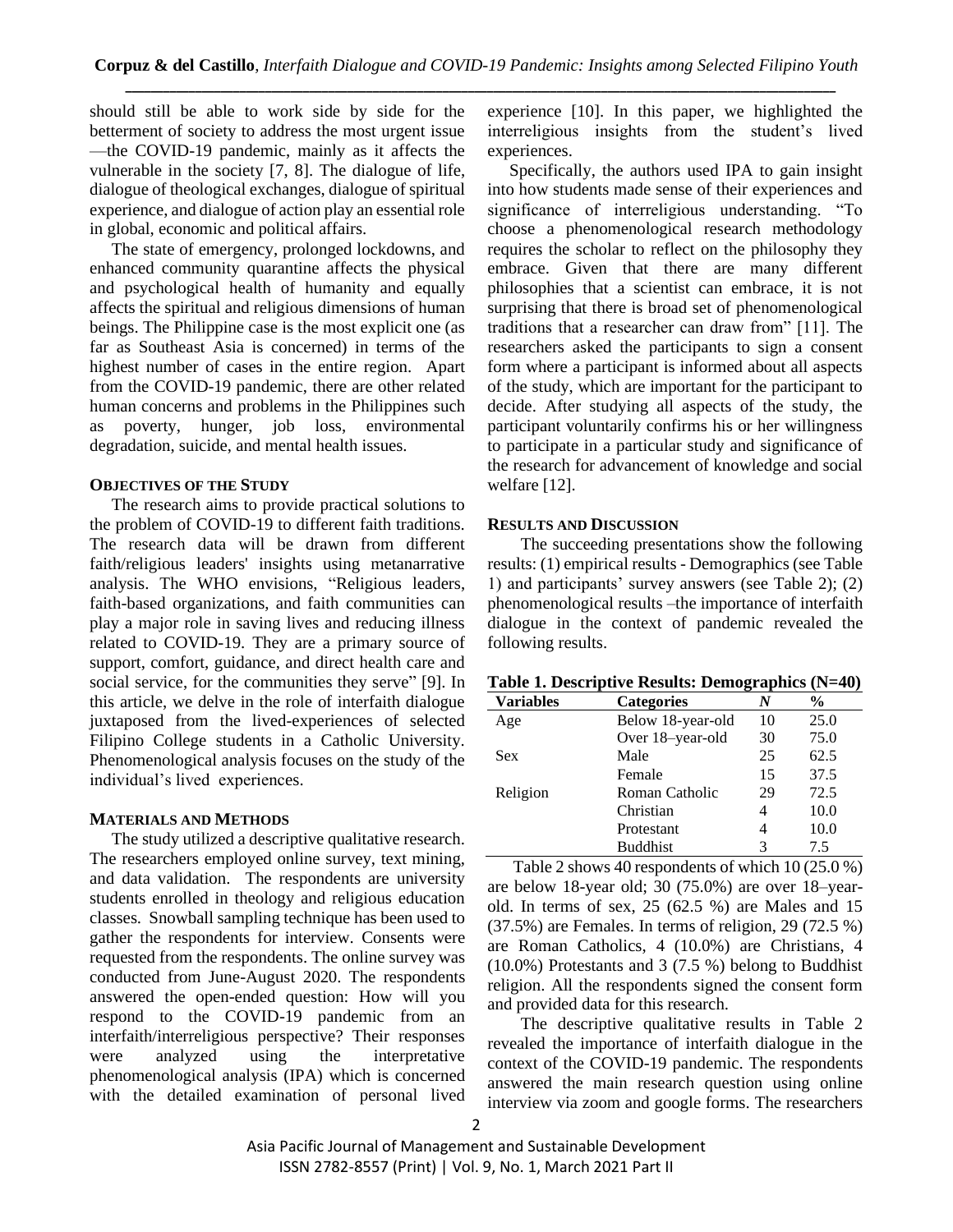highlighted the perspectives of the students in terms of doing interfaith dialogue during the COVID-19 pandemic using phenomenological analysis.

### **Table 2. Descriptive Results: Phenomenological Perspectives on Interfaith Dialogue (N=40) Themes in Interfaith Dialogue in Time of Pandemic**

| Themes in Interfacing Dialogue in Thine of I andemne |
|------------------------------------------------------|
| Common Good                                          |
| Solidarity                                           |
| Love for humanity                                    |
| Sense of empathy                                     |
| Showing respect for the Other                        |
| Option for the poor and vulnerable                   |
| Ethical responsibility                               |
| <b>Mission</b>                                       |
| Promoting human dignity                              |
| Removing prejudice and biases                        |

Using the phenomenological method, results of the participant' survey answers revealed the themes in interfaith dialogue. The following themes are Common Good, Solidarity, Love for humanity, Sense of empathy, Showing respect for the Other, Option for the poor and vulnerable, Ethical responsibility, Mission, Promoting human dignity, Removing prejudice and biases. Most of the respondents are firmly bound to promote the values found in major religions. This revealed the importance of world religions in dealing with COVID-19 pandemic.

**Common Good.** One significant insight from the students' reflections is to promote the common good (calling for the good of all). "A lot of today's violence can be rooted to discrimination, inequality, hunger, poverty, and more, contrary to other opinions, religion is not a cause to violence since any violence is not a religion at all in any of its teachings, despite into historical battles of religions, those were wars rooted to historical reasons stated before. What we need today is to promote the common good." One participant opined: "In essence, all religions have one goal in common: to like a morally-good life. That why coexistence and acceptance are encouraged amongst believers and nonbelievers. They all have love as their primary driving force." Another participant commented: "Often, we tend to focus on our differences instead of what we have in common. Perhaps this is the reason why we cannot seem to understand each other."

Another participant argued that the golden rule can be found in major world religions. "The golden rule, religious teaching that can be found in several of the

world's major religions, 'Do unto others as you would have them do unto you. ' Not always the same words but the same meaning and this teaching apply much great religious teaching. I think this could be the starting point of dialogue."

Common good can give great benefit in aiding the battles fought by people every day, not just in the pandemic, but in even in moments such as the struggle of the Black Lives Matter community, where they fight for equality against the discrimination of the larger group of white people. As the saying, what caused the uprising in the first place as George Floyd and several of his brothers and sisters before him who were racially profiled and attacked by law enforcement or white citizens, the black community stood up and gave back to the racist community a fight, some peaceful, some physical and damaging. Some stood up in peaceful protest in hopes of the peaceful conclusion of the discrimination which despite not hurting anyone was still criticized and attacked by law enforcement which also led peaceful protests to attack back.

**Solidarity.** In the current lockdown of public spaces across the globe due to the spread of COVID-19, the notion of solidarity gains new meaning. One participant opined that "humans are naturally social beings that rely on cooperation and companionship to survive. The lockdown brought about by the pandemic has kept us separated physically, but through technology, we can still interact with each other. People can form organizations and initiatives to help dampen the negative effects of COVID-19." As such, there are many examples of solidarity in the time COVID-19 pandemic. "Examples are donation drives, services to deliver food, advocacy organizations, and many more. Anyone can engage in this practice. Students can work together or propose this to their existing organizations. Adults may participate in initiatives as well or organize or organize their own. Solidarity can also be expressed in simple ways. Seniors may call their loved ones and provide mutual support and unity to help alleviate tension and separation. This does not only help us build connections in a time where we are all separated, but we are the ones responding to our duty as citizens and responsibly serving our society."

One student regrettably said that "If learned from a young age regardless of any background, they would understand empathy and kindness, and share that to the people around them, and it allows a child to grow out of selfishness and ignorance, teaching them of their ultimate effect on them and their community. Suppose churches or any religious groups could teach to the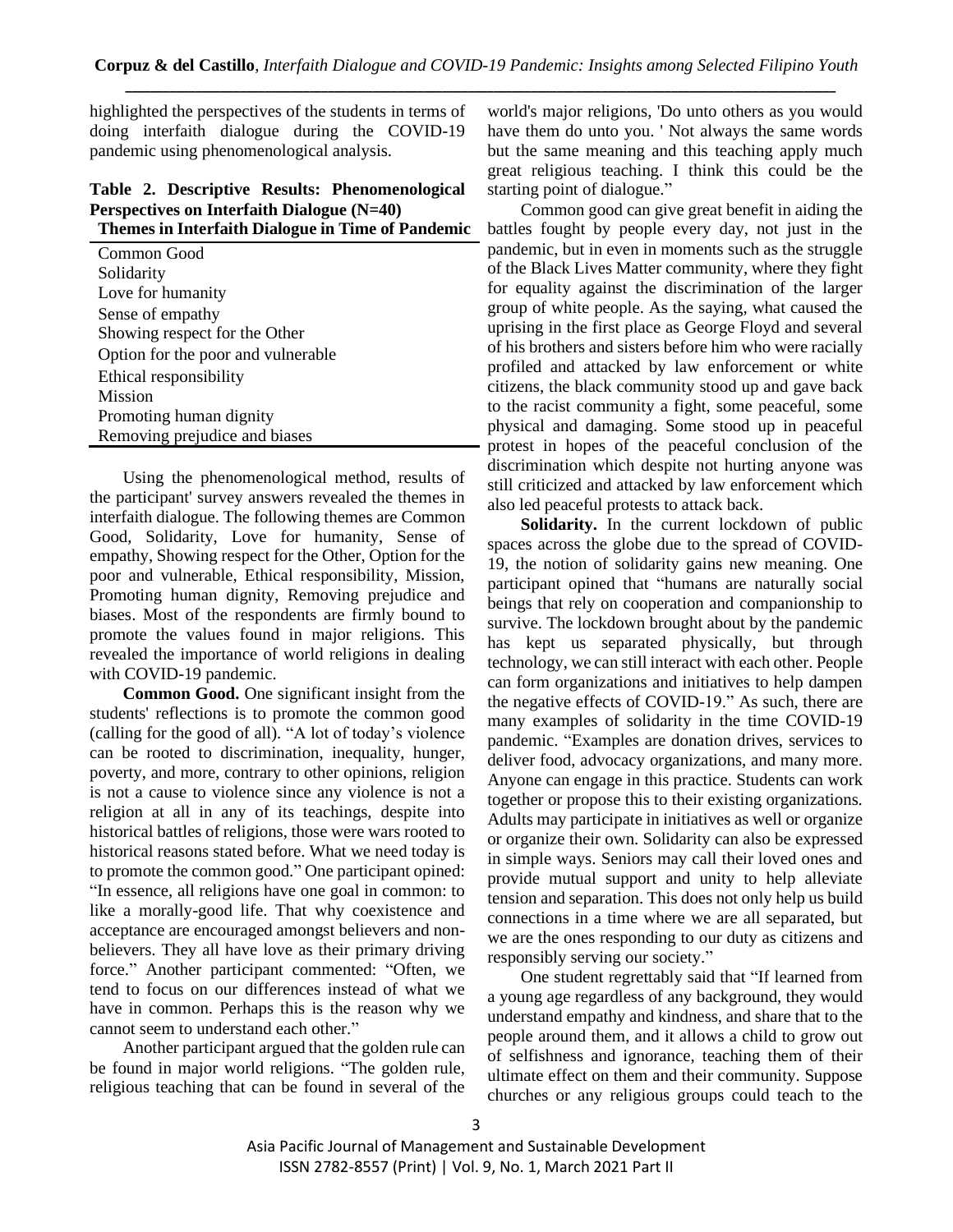ignorance and selfishness of those ignorant to the discrimination problem, teach them of their effect, and how such attitude of discrimination can ultimately come back and hurt them and their community violent protests. In that case, it can change how people interact and take on problems." This could be a great challenge for religious educators and theologians who are teaching values education in a diverse classroom setting.

**Love for humanity.** At the heart of religions is the notion of love for humanity. There are commonalities in the way the pandemic has affected all peoples. **"**Religions have overlapping beliefs, yet one teaching is common between many religions. It is the doctrine of love. In Christianity, God commanded his people to love their neighbors as their selves, and this teaching can be found in Hinduism, Buddhism, Islam, and many other religions albeit, phrased differently. In today's day and age, however, we keep forgetting this basic teaching. If we look around us, many religious sectors try to push their beliefs onto others, and it is understandable to share their beliefs as some people are very passionate about them, yet what leads to so much violence is the mindset that one's religion is superior to everyone."

In the Judeo-Christian Tradition, the core commandment of love can be both found in their Sacred Texts. "The second is this: 'Love your neighbor as yourself.' There is no commandment greater than these." This is a verse taken from Mark 12: 31 from the Holy Bible of Christianity. The sentence itself talks about treating everyone kindly and lovingly regardless of who they are, not that they said 'neighbor', not friend or family or enemies. They did not specify who exactly should be treated in this kind of manner, and it is implied that anyone can fit the category of being your 'neighbor' and that this does not necessarily have to do anything with worshipping a divine entity—that is what I like most about interfaith dialogue."

Each religion teaches us to love one another then why are these types of issues still a common problem. It is common to see discrimination against Muslims in our day-to-day lives, especially in a Christian country. It is the plague of apathy that can only be solved with love. Loving others transcend the teachings of religion. Loving one another does not simply mean tolerating their existence in our world. It means treating each other with compassion and respect no matter the color, beliefs or religion.

**Sense of empathy.** During global crises, religions can empathize with those who are suffering from the ravages of the pandemic. One student argued: "Nowadays, we always hear news about the pandemic. While the virus has caused much tension due to the lack of resources and inefficient running of our country, these have also created other problems for our countrymen. Violence erupts between those who enforce the law and those who disobey them out of desperation for food and other physiological needs. Our country is plagued with tension and violence, and this could be reduced by applying the principles of interfaith dialogue." Moreover, according to one participant, "Instead of building lofty walls by being exclusive, we must instead build bridges that allow members of all religions and spiritual teachings to reach out across the waters of life."

**Showing respect for the Other.** "Dialogue is the attitude of respect for another person and that believing that the other person has something good to say. Dialogues usually focus on the interrelationship between the diversity of religious sectors and through the encounter of these diverse people, this teaches us how to respect and have a mutual understanding with each other."

One participant opined that "we can show respect to our jeepney drivers, and their families have no doubt begun to feel very hungry from lack of food due to lack of money to buy them. This is an instinctual feeling and is thus, an act of man. Because these drivers could not earn from their usual way of living, they chose to beg on the streets to earn some money and call attention to their unfortunate situation. Various churches, such as Caritas helped the drivers. This is interfaith dialogue in action." Given these examples, religion has impacted and will continue to impact the COVID-19 response in many ways.

The power of prayer and reflection is important in this time of COVID-19 pandemic. "There is nothing to be gained from this global nightmare currently going on, and there are no winners or losers when it comes to innocent lives being taken away by a virus caused by the utter beliefs of man. The best thing that we can do now is to pray to God that you are alive and breathing today because a lot of innocent people have lost their lives fighting this virus on the front lines risking their lives for people they do not even know or are related to, just like how Jesus sacrificed himself for the entire world just for our sins he (God) did not know us all personally as well just as what the front liners are doing risking it all for humanity. In essence, we must all follow not what our government says but what our front liners say if we all can do that religiously, then we will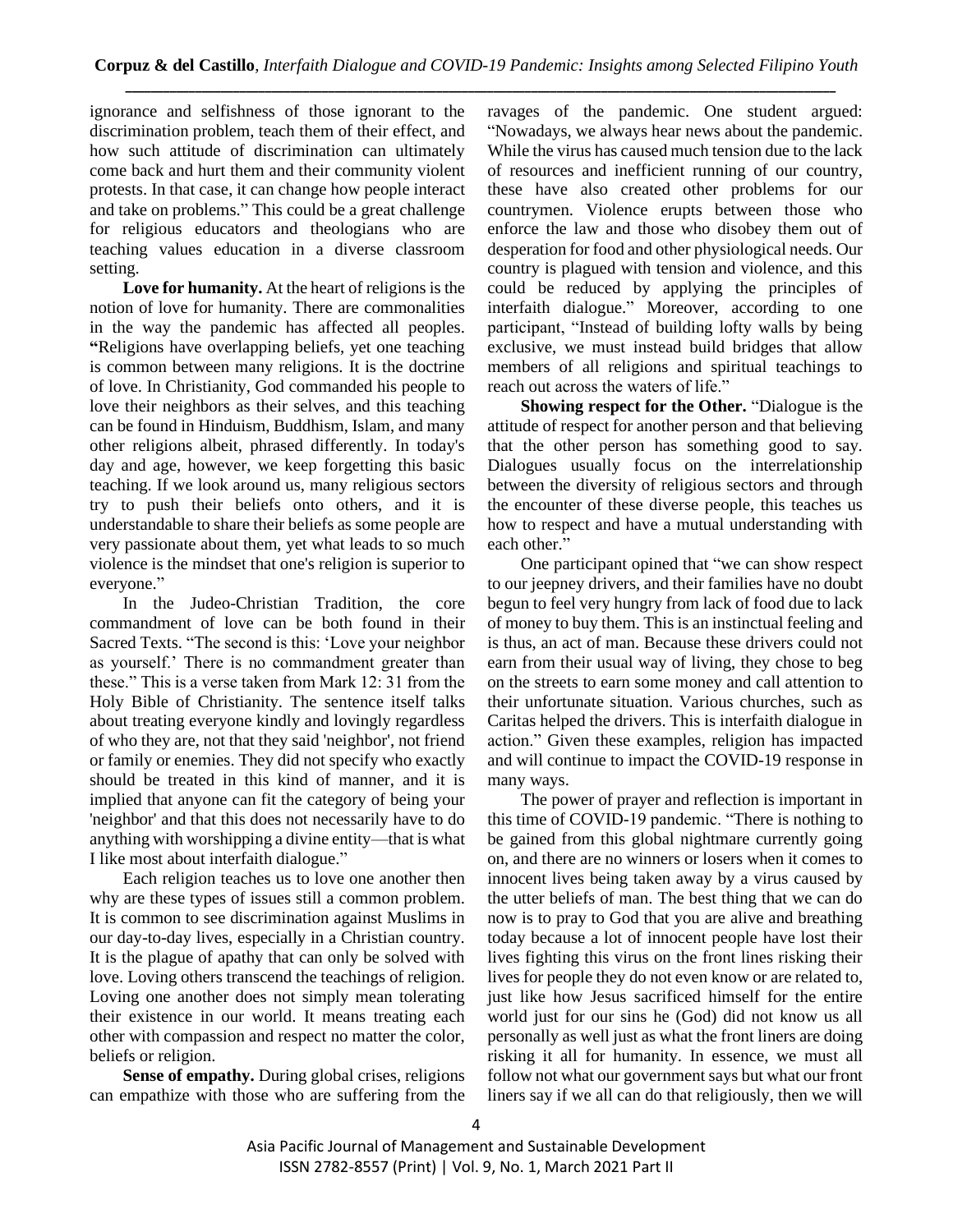see brighter days ahead, but if not, then darker times will be upon us."

Religious discriminations and misconceptions must be avoided since many people are discriminated against and even attacked due to misconceptions, ignorance, and hostility based on their religious difference. Interfaith cooperation helps stop that, as well as deepen people's own understanding of their faith and values.

**Option for the poor and vulnerable.** During the pandemic, preferential option for the poor and vulnerable is needed. Religions continue to provide shelter, food and health care for the least, the last and the lost. One participant said: "A simple greeting or offering your assistance to others whom you find are struggling will make their lives better and in turn may make their performance improve, thus affecting the bigger picture into a beautiful outcome. The kindness and love you offer will have been paid forward to everyone else" Religions have a role to promote preferential option for the poor and the vulnerable than just prayers.

**Ethical responsibility.** There are existing active network of global religious leaders working to promote religious-ethical responses. One participant said that "the teachings of world religions can be aptly applied in our current situations as well. Having a wellinformed conscience and knowing what is right and wrong is not solely for our benefit, but through acting in accordance with moral principles, other people may benefit as well. While we pray for our well-being, we must also pray for the well-being and improvement of others and our country."

Around the world, house of worship, churches, mosques and temples have chosen to close in response the COVID-19 pandemic. To reduce the need for inperson gatherings, religious leaders are setting up with innovative and creative options. A recently published article sums up the need to provide spiritual interventions. "The most immediate need is to provide care for those infected by the COVID-19, provide assistance in their healing process and give spiritual support to the bereaved family members. Those who have lost loved ones have to go through a grieving process. Virtual memorial services, live streaming and online eulogies are some of the creative ways to remember the dead" [13].

It is realistic to deman religious leaders use the language of religion to warn people the risk they face during the COVID-19 pandemic. "Through ethics in action—forming, informing, discerning, deciding, action, reflection, reconsideration, and reformation we can examine one's conscience and critically reflect on our moral choices and experiences in life, so we can correctly respond. This applies and acceptable to everyone, even in the smallest ways."

The COVID-19 pandemic is a time to promote interfaith collaboration as well as religious leaders and adherents get involved in promoting human values. On participant said that "in order to have dialogue, both parties should keep an open mind, avoid hostility, and welcome valid criticism."

**Mission.** The long history of pandemics demonstrates that religious factors are important in doing their mission. "The COVID-19 Pandemic has disrupted our lives and brought up new challenges for all of us. As we are all troubled mentally, physically, financially, and spiritually, now more than ever, we should reflect and turn to God. This is our mission in life" according to one participant.

Many diverse religious communities were adjusting to the new normal brought about by the COVID-19. Many parishes and dioceses are now doing live masses or virtual religious services in order to augment the need for spiritual nourishment [14]. This could be considered a continuation of their mission to proclaim the good news even in the virtual spaces.

One participant commented: "The best I can for the current situation is to always be informed of what's happening and do my best to signal-boost correct and factual information for others to read; charity, fundraisers, charity mission and donation drives so that I and others can aid those who are in far greater need; and keep using my voice to demand justice for those who can't or for those who are too busy trying to survive to even properly express their anger for an unfair system."

**Promoting human dignity.** In a theological sense, human dignity is the recognition that human beings possess an intrinsic worth and they are worthy of respect simply because they are human beings. One student said: "Interreligious dialogue aims to bring people of varying religions together. It does not mean that one has to believe in the same thing as the other. This simply places an emphasis on how there must be respect towards others from different religions. We are all human beings who have the freedom to choose what we believe in because it is a human right. Furthermore, it promotes religious tolerance which encourages us to judge less and accept more."

Once we begin to look for a common ground, we can start to identify our similarities with other people.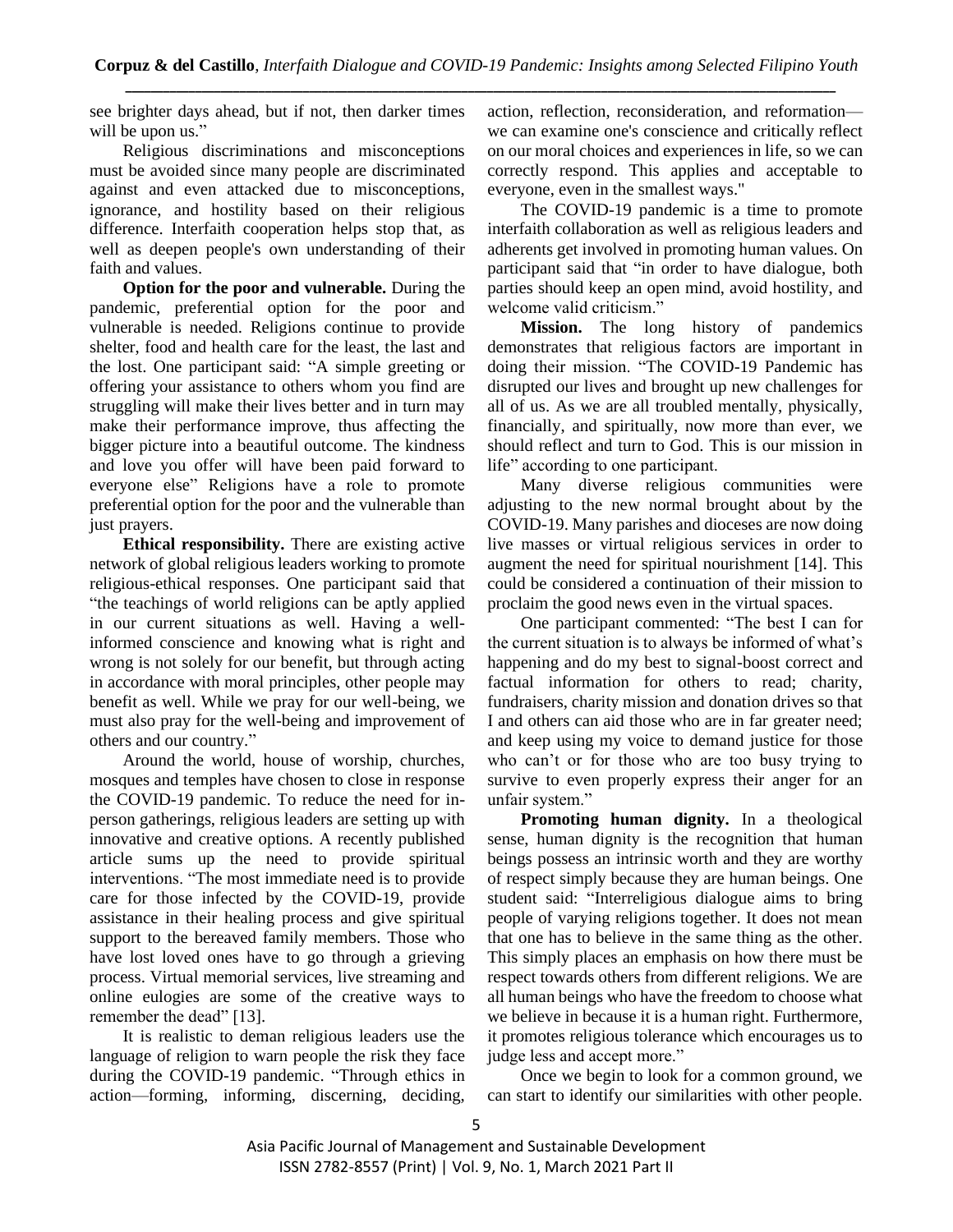From there, we can discern what is the truth out of all the stereotypes and prejudices in the world. After this, we can instill it in our minds and apply it in our actions through the way we think and converse with others. Interreligious dialogue enables us to build bridges and forge bonds with others as we become united in our love for our neighbors and our God. "Challenging as it may be, a step to understanding other religions is to forego all religion stereotypes and biases." School curricula, workplace policies, and such have been reformed to be more inclusive of people with different beliefs. Interreligious dialogue, also known as interfaith dialogue, has become a way of peace for the world in which we live. It is necessary as it allows people to understand the faith that comes with mutual understanding and respect that allows people to live and cooperate despite their differences.

Interfaith dialogue does not exist for the purpose of proselytizing others into a single religion or culture, nor is it to create a melting pot of syncretism in which all religious identities are united into one. Interfaith dialogue is the task of learning more about those who are radically different from oneself and the society in which you live. It teaches us to coexist with people who have different beliefs, cultures, and worldviews other than our own.

## **Discussion**

The re-emergence of interfaith dialogue, and its value as a response to the COVID-19 pandemic has been a successful way to lessen the impact of the pandemic on different religious communities. Religion has always been man's other method of trying to give meaning and purpose to human life. The purpose of interfaith dialogue is for people further to increase their understanding of other religious systems and institutions and still have mutual respect. We can look at interreligious faith dialogue as a way of attaining peace in the world. As globalization arises and the cultural, racial, and religious diversity in our nation increase, it is much more crucial for us to achieve this interreligious faith dialogue, because we become more exposed to other people of different faiths and religions.

Conflicts between people who have different beliefs can happen, but this can be avoided by strengthening mutual respect and enhancing our sensitivity to each other's feelings despite the other people's differences of beliefs and relationship with God. It is only right for two people with different religions to share aspects of their respective faiths and understand and accept each other's differences. Interfaith Dialogue allows different people to come together, discuss and explore each other's religions, get rid of ignorance, clarify the doubts about other religions, and promote interreligious understanding to avoid conflict between the respective religious communities. The goal of interfaith dialogue is not conversion but completion—becoming fully human being. One can collaborate on various projects such as social justice, peace, solidarity, the common good, human dignity, participation, and care for creation. These issues are universal, and all people can do it.

Why is interfaith dialogue difficult? It is difficult since everything is always in a different context and interpretation; one must be open to accepting other ideas and freely giving opinions with respect. No religion is similar to the other. Thus, no religion is perfect. There will always be aspects where there are inconsistencies, but the important thing is the collaboration, the sharing of ideas to understand each perspective. When these inconsistencies are not addressed, these will possibly result in exclusivity, violence, and inequality.

Interfaith dialogue is a necessity in modern times, and the first step in establishing it is to forget the past, ignoring troubling debates, and providing key points for different religions, which far outnumber polemical issues. The world as we know it is chaotic and there are many alarming situations that have already arisen, but when people engage in interreligious dialogue, we can learn to nurture and keep our society united. Everyone is considered a seeker in life. We try to understand the truths about ourselves and others and the world around us. And if we try understanding each other, we can seek out people of different religions in life as there is always something to learn. Religion has been a part of human culture ever since, and it has many of its characteristics and practices but despite knowing that people may have a different religion or beliefs from your own, know that all religions in the world are the feathers of the same bird; God with different colors. With that being said, know that in spite of the differences each one of us may have, we must learn to connect with one another, understand and tolerate the ways of others, and respect each other to give value to our common humanity. "Dialogue has been proposed as a remedy to the polarized discussions arising from contentious social issues. These discussions are characterized by personal attacks, anger, closemindedness, lack of questioning or listening, and a focus on what one will say next rather than what one's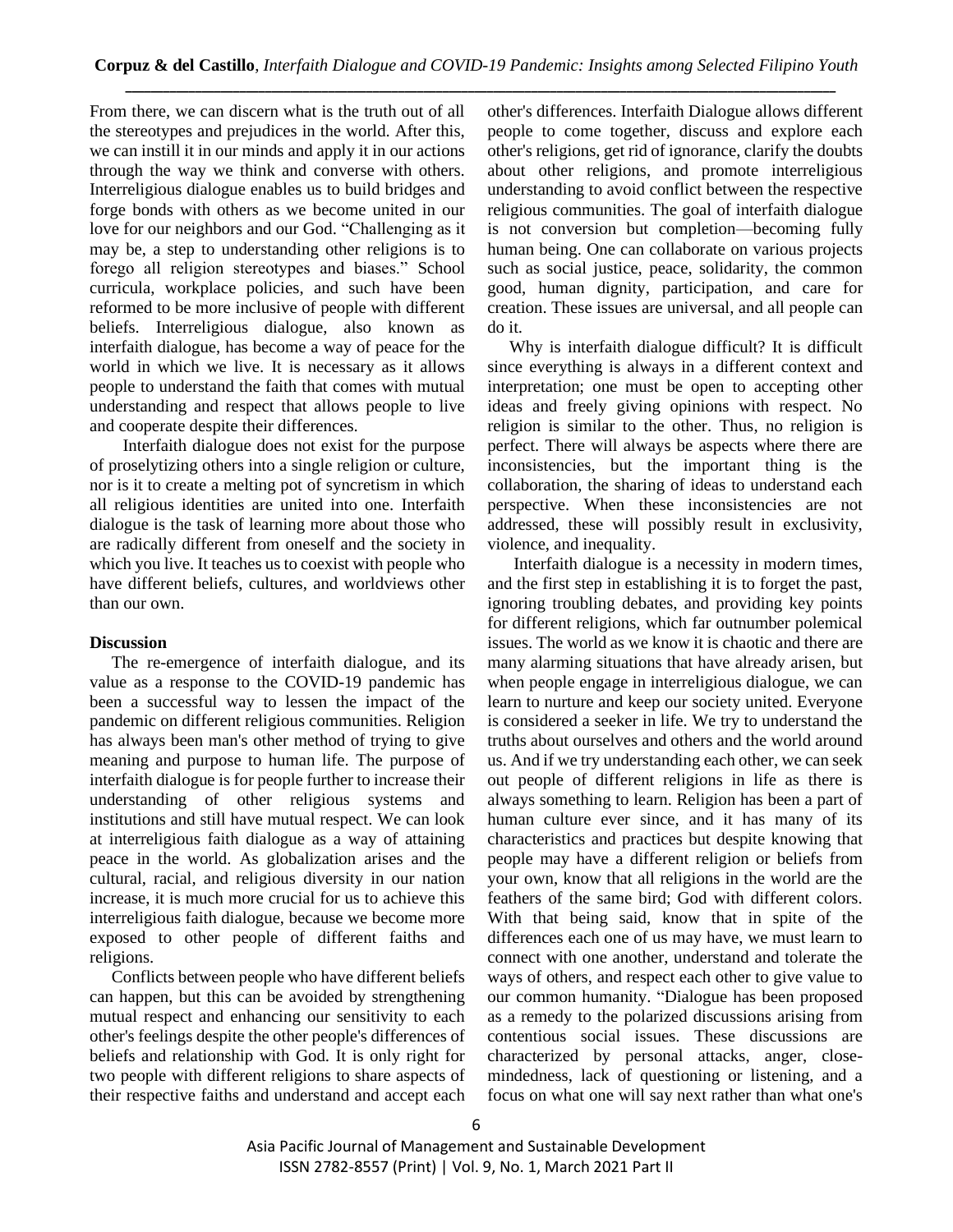"opponent" is saying. In dialogue, the parties must agree in advance to see each other as equals, to strive for empathy with the other's position, to avoid stereotyping, and to listen fully before speaking." [15]

By furthering the efforts of interfaith Dialogue, FBC's and religious organizations envision that it can be the stronghold of world peace and order. There is a reason why we need to encourage people in interfaith dialogue activities. When people of various religious traditions engage in interfaith activities, this may develop into join programs and, similarly, join programs that may build trust. Indeed, "religion is an important actor on the global stage and dialogue between and within different faiths is increasingly being used as a means of harnessing religions' capacity to promote coexistence, religious literacy, and shared values" [16].

Agreeably, these issues of interfaith dialogues may be avoided through the following means: 1) as with conventions, the allocation of the proper target market would increase participation amongst specific demographics; organizers must learn to segregate partakers into at the very least groups of age as this would endorse more attention and focus from the involved parties; 2) candidates to the dialogues must be oriented to be unbigoted in their approach when conversing with someone from a different religion as being open-minded would equate to education that would, later on, develop into respect and understanding for the etic culture; 3) finally, the organizers of interreligious dialogues must imbibe in participants that the convention is not a medium of propaganda or a channel to evangelization. Politeness must always be observed, and veneration must be kept, despite the potential rejection of other participants. After all, this movement propagates the idea of meeting bridges and must always remain at that as its nature.

The COVID-19 pandemic revealed that other religions could be a positive force that will change the world [17]. In fact, religious communities more than 80 percent of people around the world adhere to a religion, according to a study conducted by Pew Research Center. Human beings need to have balance and give each other the chance to voice out and be heard. One needs to listen and discuss the differences, but one must learn to accept everyone's religious differences at the end of the day. One should be one with each other for a new and better world. By interacting with people with different religions or faith traditions and understanding the differences also recognizing the similarities, we can work together for peace, harmony, justice, and healing in this world. Moreover, results revealed positive human values. This research further validates the claim that there is a link between health, religion/spirituality and COVID-19 [18].

In his Message, Cardinal Luis Antonio Tagle, Prefect of the Congregation for the Evangelization of Peoples, urges all people to find deeper meaning in this shared human suffering. For Cardinal Tagle, "the pandemic is making the suffering of vulnerable people – migrants and refugees, the elderly, the sick, the poor and unemployed – even deeper. We urge our governments to ensure access to healthcare and social protection for everyone – particularly the most vulnerable. We pray that our leaders rise to the challenge of promoting unity and a shared responsibility in all of our countries" [19]. The same message of solidarity among all peoples was also mentioned by Pope Francis in his recent encyclical Fratelli tutti (brothers and sisters all) saying that "true, a worldwide tragedy like the Covid-19 pandemic momentarily revived the sense that we are a global community, all in the same boat, where one person's problems are the problems of all. Once more we realized that no one is saved alone; we can only be saved together" [20]. This landmark document on human fraternity and social friendship emphasizes on the role of world religions in building bridges with all people regardless of their gender, race, social status, and religious background.

## **CONCLUSION AND RECOMMENDATION**

This paper's central argument is that religious and non-religious might contribute to lessen or mitigate the impact of COVID-19 on their communities. As such, coordinated interfaith efforts complemented with the use of science and public policies provided significant effect on human relationship and values. The argument of inclusivity gives grounds for mutual understanding amongst groups despite differences. Conviviality, which is living together or coexistence, is promoted, respected, and understood, and the differences are seen as a way of life where faith-based communities and religious institutions collaborate. Using the phenomenological method, results of the participant's survey answers revealed the themes in interfaith dialogue. The following themes are Common Good, Solidarity, Love for humanity, Sense of empathy, Showing respect for the Other, Option for the poor and vulnerable, Ethical responsibility, Mission, Promoting human dignity, Removing prejudice and biases. Most of the respondents are firmly bound to promote the